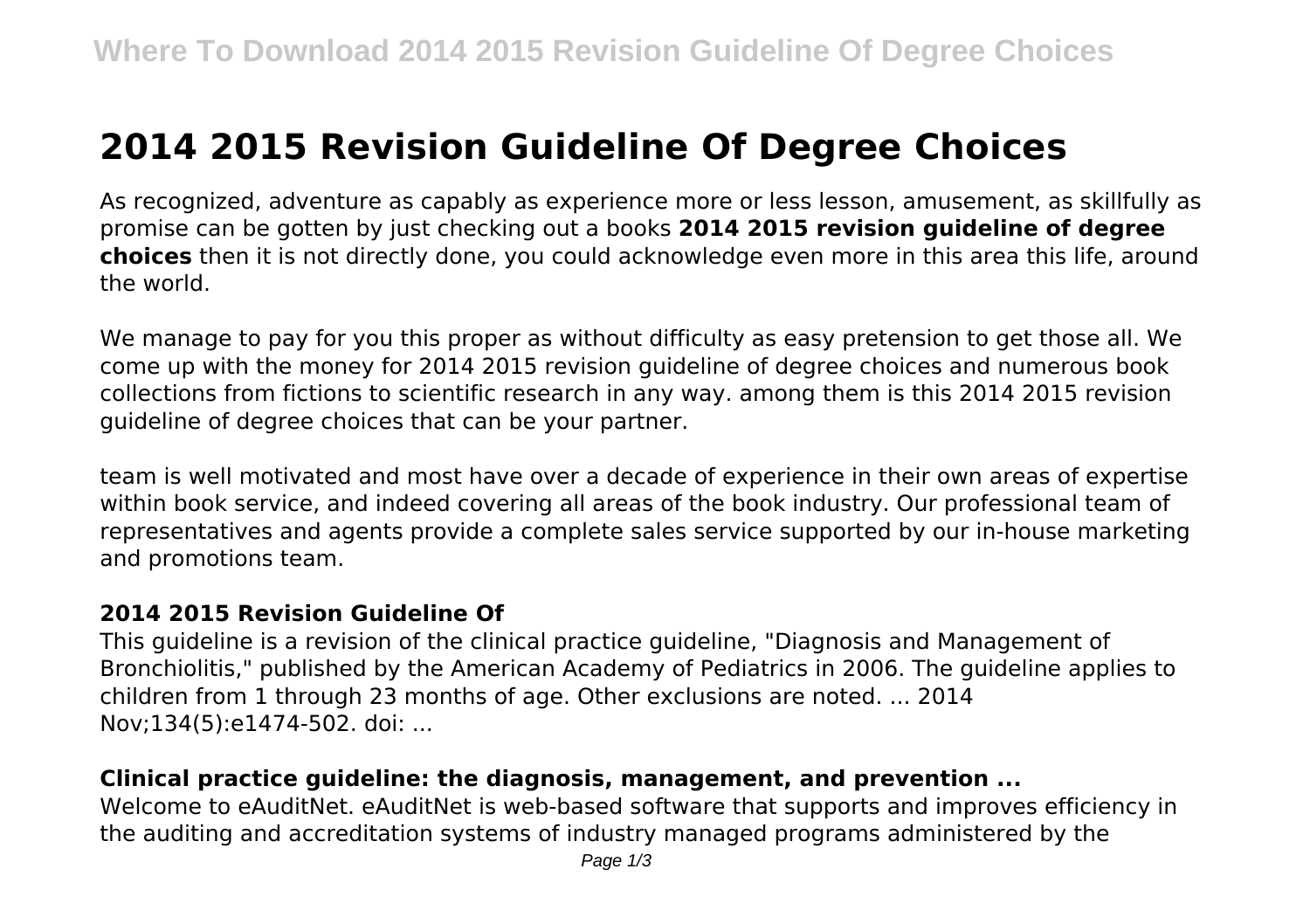Performance Review Institute. eAuditNet is developed and maintained by PRI for the benefit of industries where safety and quality are shared values, implementing a standardized approach to quality assurance.

## **eAuditNet | eAuditNet**

This guideline is a revision of the clinical practice guideline, "Diagnosis and Management of Bronchiolitis," published by the American Academy of Pediatrics in 2006. The guideline applies to children from 1 through 23 months of age. Other exclusions are noted. Each key action statement indicates level of evidence, benefit-harm relationship, and level of recommendation. Key action ...

#### **Clinical Practice Guideline: The Diagnosis, Management, and Prevention ...**

25 April 2014 : Start of public consultation . 30 April 2014 : End of consultation (deadline for comments) 31 July 2014 : Agreed by BMWP . February 2015 : Adopted by CHMP . 26 February 2015 : Date for coming into effect . 01 September 2015 : This guideline replaces 'Guidance on similar medicinal products containing recombinant human soluble

## **Guideline on non-clinical and clinical development of similar ...**

The guideline does not address the requirements for combination packs, i.e. where active substances are included in separate pharmaceutical forms marketed i n the same package. The clinical development of herbal fixed combinations as well as those composed of vitamins, oligoelements and minerals are also outside of the scope of this guideline.

## **Guideline on clinical development of fixed combination medicinal products**

ICH E2B EWG was re-formed to conduct a revision of E2B(R2) Guideline in 2003 and in May 2005 a revised Guideline, E2B(R3), was released for public consultation. ... Date: 1 August 2014; Reference: IN 14/2009, RDC 09/2015 and RDC 04/2009 EC, Europe - Implemented; Date: 1